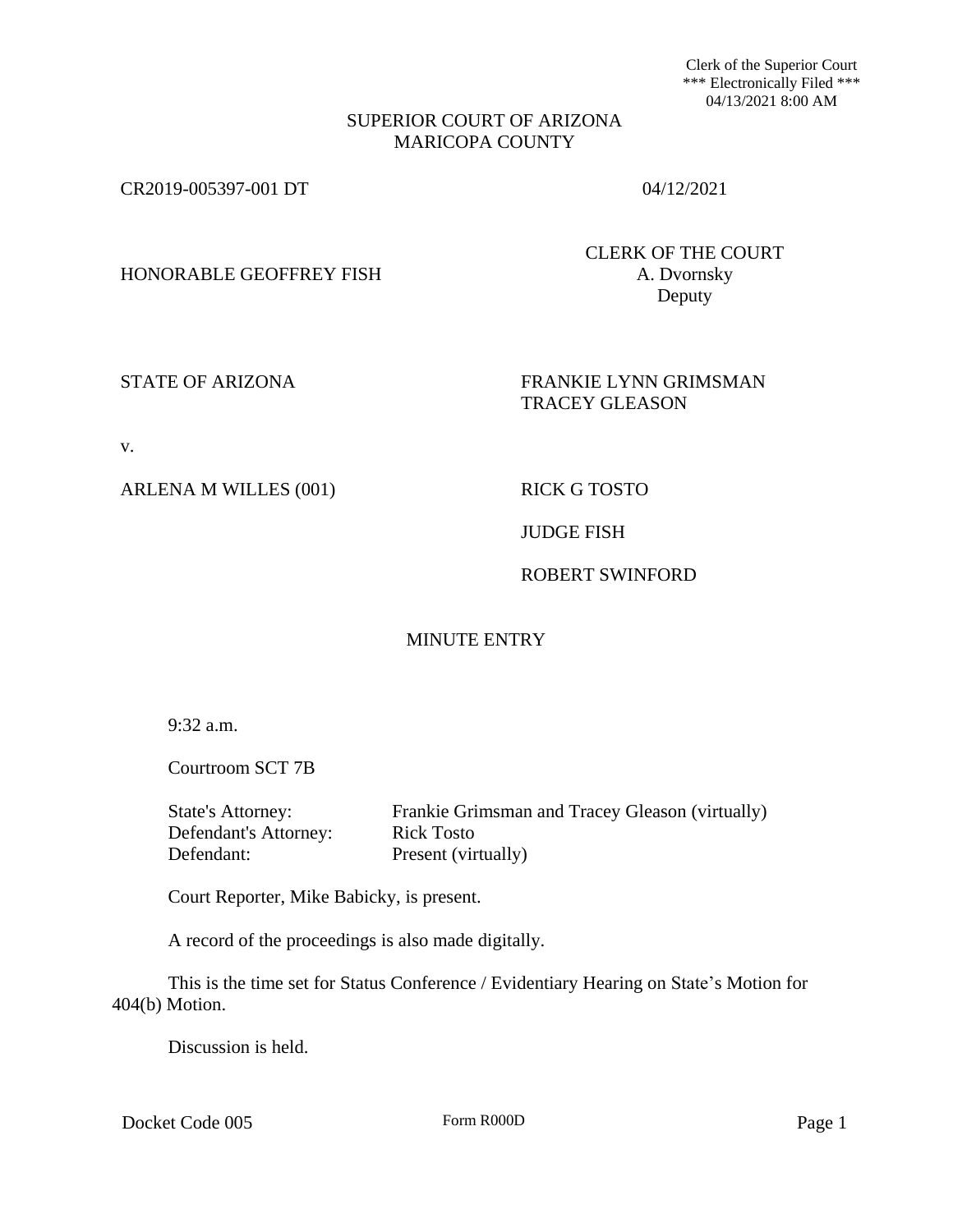## SUPERIOR COURT OF ARIZONA MARICOPA COUNTY

### CR2019-005397-001 DT 04/12/2021

IT IS ORDERED setting an in-person Evidentiary Hearing on 04/15/2021 at 1:30 p.m. before this division.

THE COURT NOTES the Defendant's standing objection to these proceedings and wanting to represent herself.

IT IS FURTHER ORDERED affirming Complex Case Management Conference on 04/21/2021 at 8:30 a.m. before this division.

IT IS FURTHER ORDERED affirming Final Trial Management Conference on 05/05/2021 at 8:30 a.m. before this division.

IT IS FURTHER ORDERED affirming the Trial Assignment date of 05/18/2021 at 11:00 a.m. before the Master Calendar Assignment Judge. The Trial Assignment hearing will be a Court Connect videoconference held using the Microsoft Teams platform. The purpose of the hearing is to set future dates for (1) the Trial Procedure Conference, (2) the Trial Status Conference, and (3) the Firm Trial Date.

The Court waives the presence of any defendant represented by an attorney at the Trial Assignment hearing. Self-represented litigants shall appear by videoconference following the directions below. If a self-represented litigant is in custody at the time of the Final Trial Management Conference (FTMC), this division will notify the Assignment Judge's division so that the defendant can be transported to CCB 902 to participate in the videoconference.

The Assignment Judge's division will email parties instructions and a link to join the Court Connect videoconference (for more information, visit [https://superiorcourt.maricopa.gov/court-connect/\).](https://superiorcourt.maricopa.gov/court-connect/).) A hearing participant can also join by telephone by dialing 917-781-4590 and entering Access Code 480093696. Counsel of record are ordered to appear via videoconference with their webcams enabled. **If you have any questions about how to connect, please contact the Assignment Judge's division at 602-372-1011.**

9:41 a.m. Matter concludes.

The Arizona Constitution requires the Arizona Commission on Judicial Performance Review to conduct performance evaluations of superior court judges. The Commission is asking for your help to evaluate Maricopa County Superior Court judges currently undergoing performance review. After your hearing, if the judge you are in front of is undergoing review, a survey will be emailed to you and you can take the survey online. The survey is conducted by the Docking Institute of Public Affairs at Fort Hays State University and is anonymous and